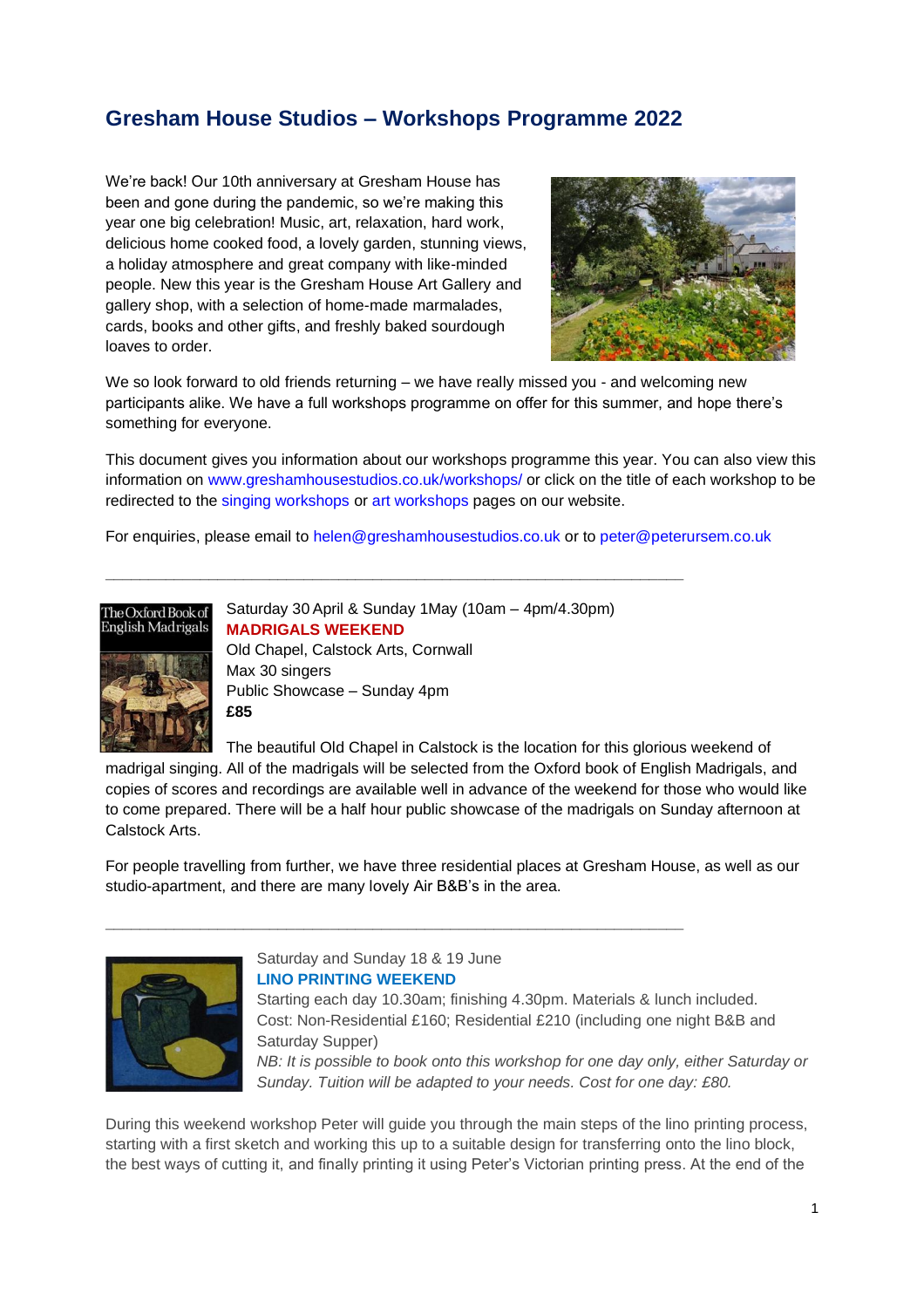first day you'll have a good understanding of the whole process, a first print finished and you'll be very excited about the possibilities of lino printing.

The second day will focus on creating a second print, this time using two or three colours, and finding out how you can make sure that all printed colours will end up in the correct place in your image.



Friday to Sunday 1-3 July **[HOW TO IMPROVE YOUR SINGING](https://greshamhousestudios.co.uk/singing-workshops/)** Max 8 singers Cost: Non residential - £195; Residential £295

**\_\_\_\_\_\_\_\_\_\_\_\_\_\_\_\_\_\_\_\_\_\_\_\_\_\_\_\_\_\_\_\_\_\_\_\_\_\_\_\_\_\_\_\_\_\_\_\_\_\_\_\_\_\_\_\_\_\_\_\_\_\_\_\_\_\_\_**

This weekend is an opportunity to fully explore and enjoy your singing potential. We will work with combination of vocal exercises and songs, including some ensemble singing. Participants are also encouraged to bring a solo song of any genre, but this is not obligatory. You will learn as much from listening to others as from your own singing experience. Prepare to be amazed at the transformation that can take place in a weekend of singing.



# Saturday and Sunday 9 & 10 July

**\_\_\_\_\_\_\_\_\_\_\_\_\_\_\_\_\_\_\_\_\_\_\_\_\_\_\_\_\_\_\_\_\_\_\_\_\_\_\_\_\_\_\_\_\_\_\_\_\_\_\_\_\_\_\_\_\_\_\_\_\_\_\_\_\_\_\_**

**DRAWING: [EXPERIMENTATION](https://greshamhousestudios.co.uk/art-workshops/) AND EXPRESSION** Starting time each day: 10.30am; finishing 4.30pm Materials and lunch included. Cost: Non-Residential £160, Residential £210 (including one night B&B and Saturday Supper)

The focus of this weekend is on various approaches to drawing. So often, when people think or say that they 'can't draw', they mean that they can't immediately draw what they see. However, the pleasure of drawing goes so much further than creating a copy on paper of what you see. This weekend is for people who would like to experiment and discover. The workshop also contains formal elements, such as drawing from observation (understanding proportions, direction, perspective) and tonal values, but it will in equal measure explore mark-making, layering and expression. We'll explore different materials, subject matters and approaches and discover the absolute delight that happens when a drawings (abstract or representational) begins to speak.



Thursday 14 to Sunday 17 July **[CREATIVE ARTS HOLIDAY](https://greshamhousestudios.co.uk/art-workshops/)** Max 6 participants Cost: Non-residential £385; Residential £475

**\_\_\_\_\_\_\_\_\_\_\_\_\_\_\_\_\_\_\_\_\_\_\_\_\_\_\_\_\_\_\_\_\_\_\_\_\_\_\_\_\_\_\_\_\_\_\_\_\_\_\_\_\_\_\_\_\_\_\_\_\_\_\_\_\_\_\_**

**\_\_\_\_\_\_\_\_\_\_\_\_\_\_\_\_\_\_\_\_\_\_\_\_\_\_\_\_\_\_\_\_\_\_\_\_\_\_\_\_\_\_\_\_\_\_\_\_\_\_\_\_\_\_\_\_\_\_\_\_\_\_\_\_\_\_\_**

Peter and Helen exchange their teaching hats for aprons alternately, and the emphasis is on creativity, relaxation, lovely food and good conversation, all in the comfort of Gresham House, it's wonderful surrounding countryside and well equipped studios. But don't be mistaken: the dose of inspiration, skills and artistic satisfaction to be gathered during these four creative days is considerable! Walking and sketching along the river Tamar, group singing and songwriting, harmony singing and evening soiree are all on the menu, as well as time to snooze in the sunshine if necessary. If you like the idea of a relaxing creative holiday, with inspiration, musical and artistic nurturing at the heart of it, this is for you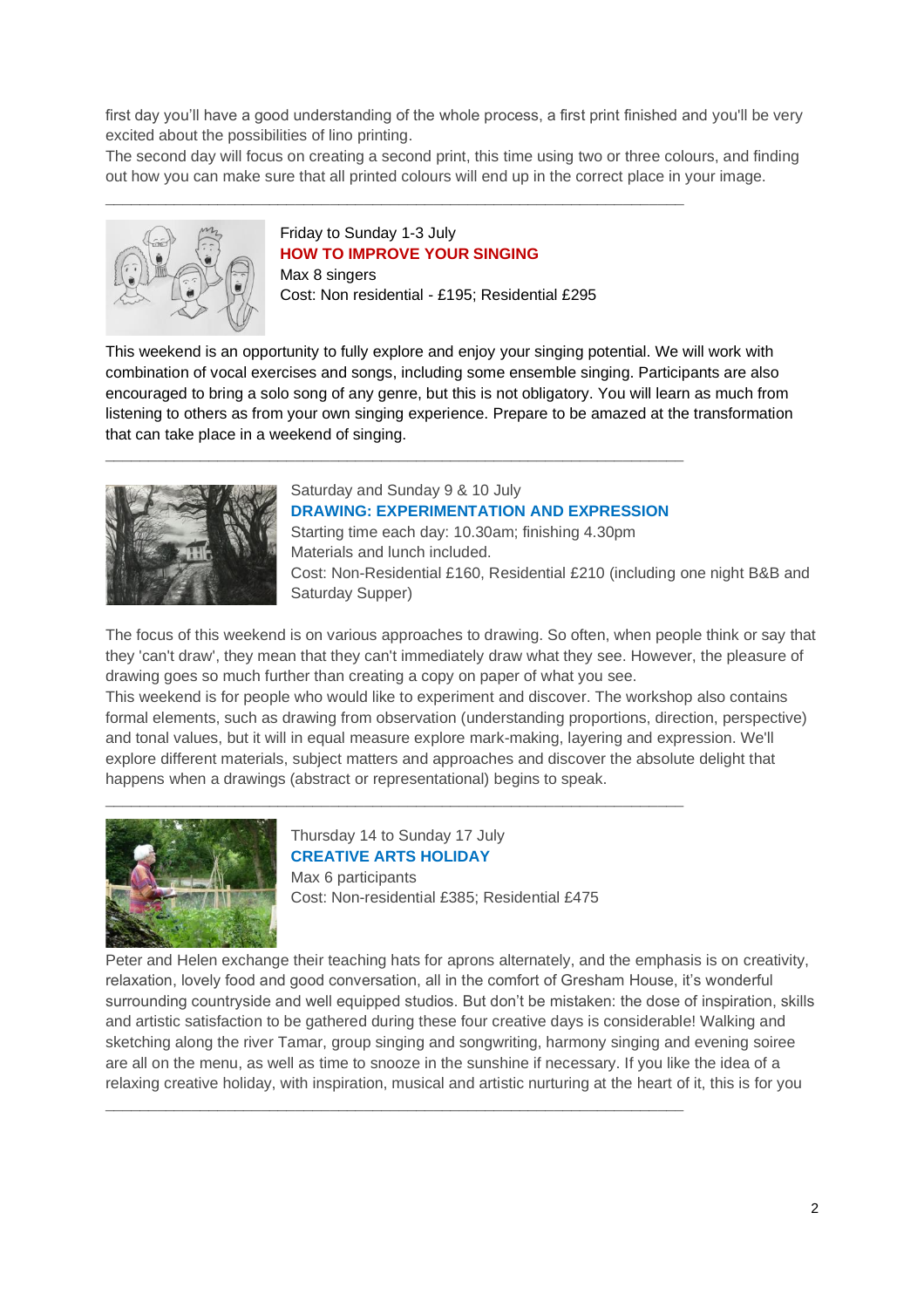

Friday to Sunday 29-31 July **THE BIGGER PICTURE, [CREATING](https://greshamhousestudios.co.uk/art-workshops/) A FABLES STORY BOOK** Starting time each day: 10.00am; finishing 5.00pm. Materials and lunch included. Cost: Non-Residential £240; Residential £340 (including two nights B&B/Supper)

This workshop is for people who would like to work as a group and illustrate a selection of fables (short animal stories) in prints (or other form of illustration) creating a small storybook. We'll look at the relationship between word and image, interpretation, the story-telling aspects of an illustration, as well as at drawing/painting or printmaking to enrich the fables with imagery.

The stories will be taken from Peter's collection of fables 'The Bigger Picture', each of which suggest a broad range of visual material to spark your imagination. During the final day there will be an exchange of images, added to the text pages, covers and endpapers, and a final session to bind all together into a unique handmade book to take home and treasure.



# Thursday to Monday 4-8 August **[SUMMER JAZZ RESIDENTIAL](https://greshamhousestudios.co.uk/singing-workshops/)**

**\_\_\_\_\_\_\_\_\_\_\_\_\_\_\_\_\_\_\_\_\_\_\_\_\_\_\_\_\_\_\_\_\_\_\_\_\_\_\_\_\_\_\_\_\_\_\_\_\_\_\_\_\_\_\_\_\_\_\_\_\_\_\_\_\_\_\_**

With Helen Porter, Jonathan Taylor (piano) and James Budden (double bass) Max 8 participants Cost: Non-residential: £395; Residential: £495

Our Jazz Residential celebrates its tenth birthday – a measure of how popular this course is! Over the decade we have witnessed transformations from singers tipping toes nervously into jazz waters into becoming assured divas on stage. Three days of intensive training and rehearsal and then on stage at Calstock Arts, performing three jazz standards of your choice. Jazz warm ups, counting in, text interpretation, syncopation and so much more. Jon, James and Helen will guide you through and prepare you for your performance. Your three standards must be memorised before the course begins, to give your self the best chance of a convincing performance on stage.



Friday to Sunday 26-28 August **[VOCAL TRAINING FOR CHOIR LEADERS](https://greshamhousestudios.co.uk/singing-workshops/)** Max 8 participants Cost: Non-residential: £235; Residential: £335

**\_\_\_\_\_\_\_\_\_\_\_\_\_\_\_\_\_\_\_\_\_\_\_\_\_\_\_\_\_\_\_\_\_\_\_\_\_\_\_\_\_\_\_\_\_\_\_\_\_\_\_\_\_\_\_\_\_\_\_\_\_\_\_\_\_\_\_**

If you lead a choir or a cappella singing group, or are thinking of beginning one, or sing with a vocal ensemble, and think that deeper understanding of singing technique may benefit your work, this weekend is devised especially for you. As well as building on your knowledge of vocal technique, you will pick up new ideas on how to tackle all those familiar problems with ensemble singing – keeping on pitch, making sure text is audible, preventing singers from 'pushing' their voices and staying rhythmically focussed. Being among other choir leaders there will be opportunities to explore your own ideas and solutions, as the group will also sing together as an ensemble with some pre-selected repertoire.